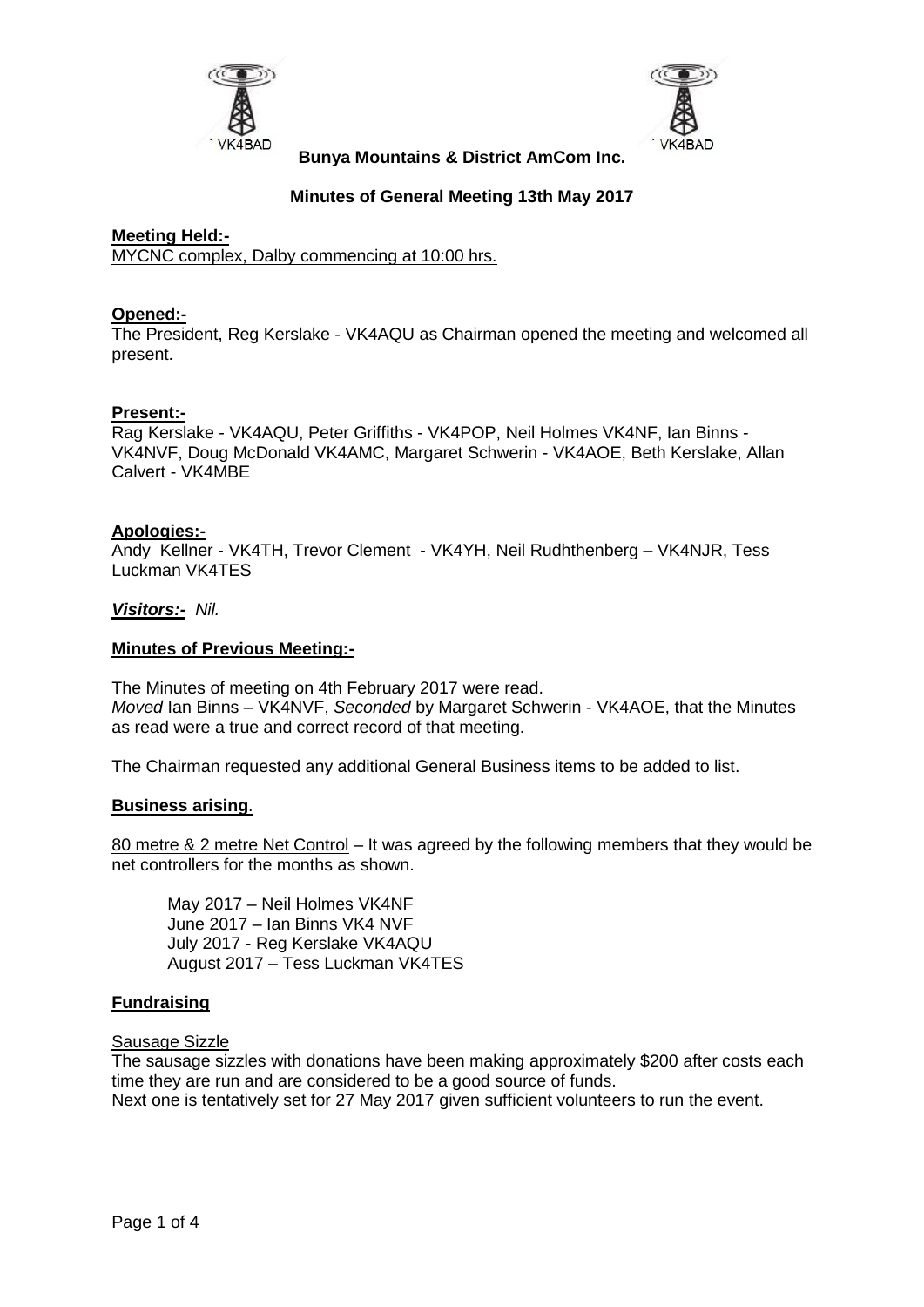



# **Minutes of General Meeting 13th May 2017**

### **Web Site**

Andy Kellner VK4TH has made a number of changes to the website, notably making navigation easier and quicker. The Committee thanked Andy for making the changes / improvements to the site.

## **Trail Bike Ride**

The Secretary advised that a letter of thanks is yet to be sent to the Trail Bike ride organizer/s for the donation to the club of \$750 for the club's assistance at the ride in September 2016 (February 2017), As the club currently does not have a mailing address. Secretary will call and obtain an address.

At present a date in September for the next ride is unknown. Sufficient volunteers will be needed to operate the radios and, if insufficient volunteers from within our club, it was thought that maybe Darling Downs or other nearby Club may have members interested in assisting.

Tentatively Neil – VK4NF, Reg – VK4AQU, Peter - VK4POP, Doug – VK4AMC , Allan - VK4MBE Andy VK4TH. and possibly Tess – VK4TES will be available in September.

A discussion on the possibility of having a Cross Band Repeater at the Ride site for this year was again discussed and deemed by members present at the meeting as being unnecessary as it was believed that our VHF (and HF radios if needed) would be adequate for passing messages from around the track back to the Ride Controller.

*Moved* by Peter Griffiths – VK4POP and seconded by Doug McDonald VK4AMC that motion to consider using a cross band repeater in February 2017 meeting now be rescinded. Passed !

Two (2) only Baofeng hand held radios of five (5) proposed have been purchased.

As a number of members already own UHF/VHF hand held radios and were prepared to use them the feasibility of purchasing the remaining three (3) was discussed and considered not worthy.

A *Motion* was then put by Peter Griffiths – VK4POP, that no further radios be bought. *Seconded* by Ian Binns – VK4NVF Passed !

#### USA License Qualifications

It was noted that those successfully sitting the USA license tests and organized by John Kirk – VK4TJ have now received their Australian equivalent license.

Currently a US Technician class equates to an Australian Foundation License, A USA General class to an Australian Advanced as does the USA Extra Class. It is understood that ACMA is looking at a review and, the General class license may revert to an Australian Standard license.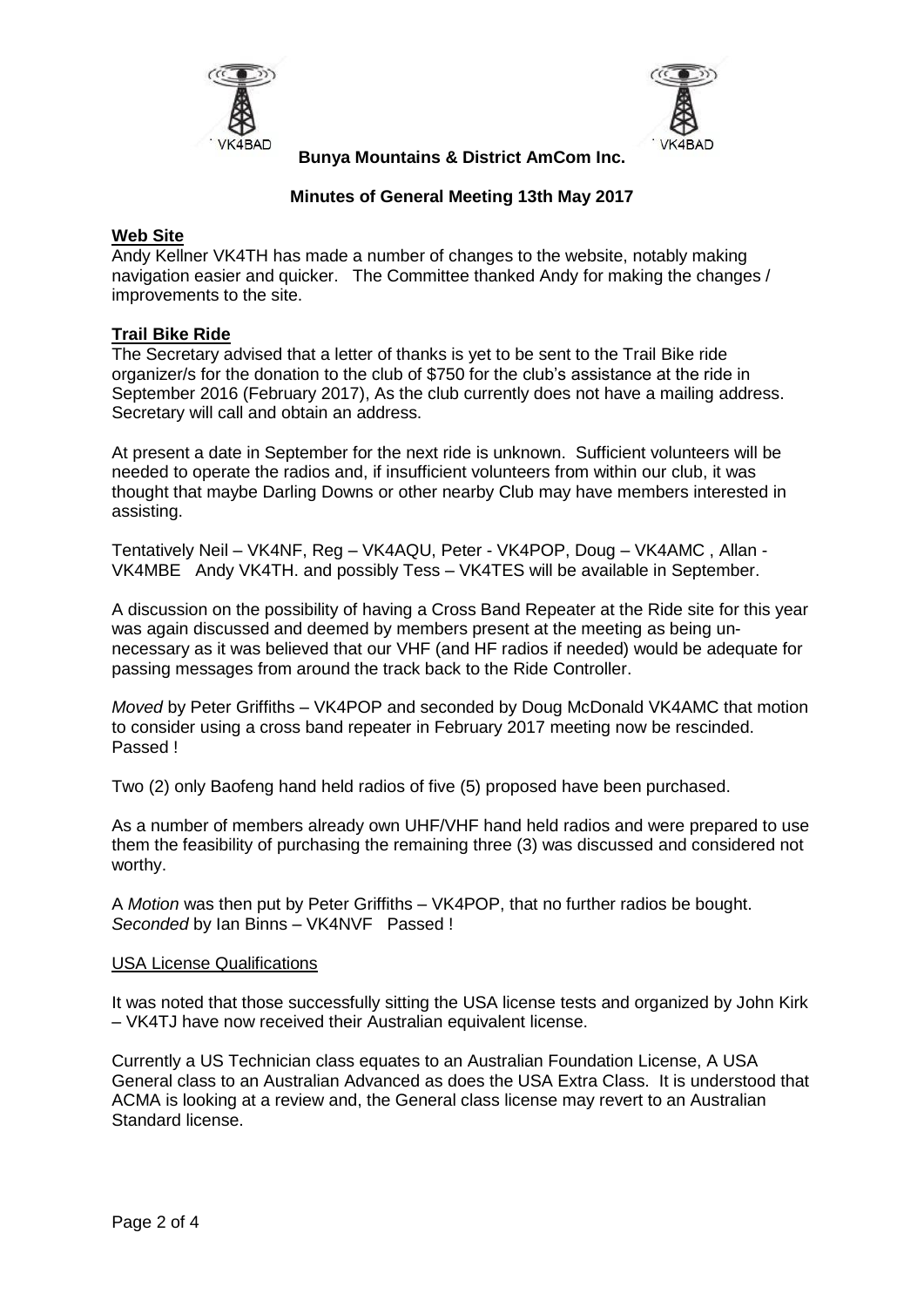



# **Minutes of General Meeting 13th May 2017**

# **Correspondence Inwards:-**

Bank statements, newsletters and miscellaneous emails. Bruce Deefholts, WIA insurance certificate & invoice.

Emails Martin Hayes on repeater site. Emails from Trevor VK4YH re Sth. Burnett repeater. Emails from Bruce Duncombe QPWS Manager re Mt Kiangarow problems. Account from GoDaddy for website Domain name. Trainsafe re USA to VK licenses.

## **Outwards Correspondence:-**

Emails to club members re meetings, fundraising and license course information. News In Brief – Autumn edition. Emails to Martin Hayes re repeater site. Emails to Bruce Duncombe QPWS Manager re Mt Kiangarow problems. Application Form for Liability Insurance.

Inwards and outwards correspondence was briefly discussed by the Secretary.

Moved by Ian Binns – VK4NVF Seconded by Doug McDonald VK4AMC that Inwards correspondence be received and Outwards be adopted. Passed !

## **Presidents Report**

President Reg passed on his thanks for member's attendance at the meeting and input to club fundraising and other matters pertaining to the club. Nothing else to report that wasn't dealt with elsewhere.

*Moved* by Reg Kerslake - VK4AQU that his report be adopted. *Seconded* by Peter Griffiths – VK4POP. Passed !

## **Treasurer's report**.

The Treasurer, Neil Holmes - VK4NF read his report, a copy of which is included with these Minutes.

*Moved by* Neil Holmes – VK4NF, that the Treasurer's report be accepted, payment of \$1,200 being final payment for the town repeater, passed by the executive Committee be ratified and, payments of approximately \$68 for a low voltage disconnect, \$178.66 for liability insurance and, a further *\$500* off loan for repeater filters be passed for payment.

*Seconded* by Ian Binns – VK4NVF Passed!